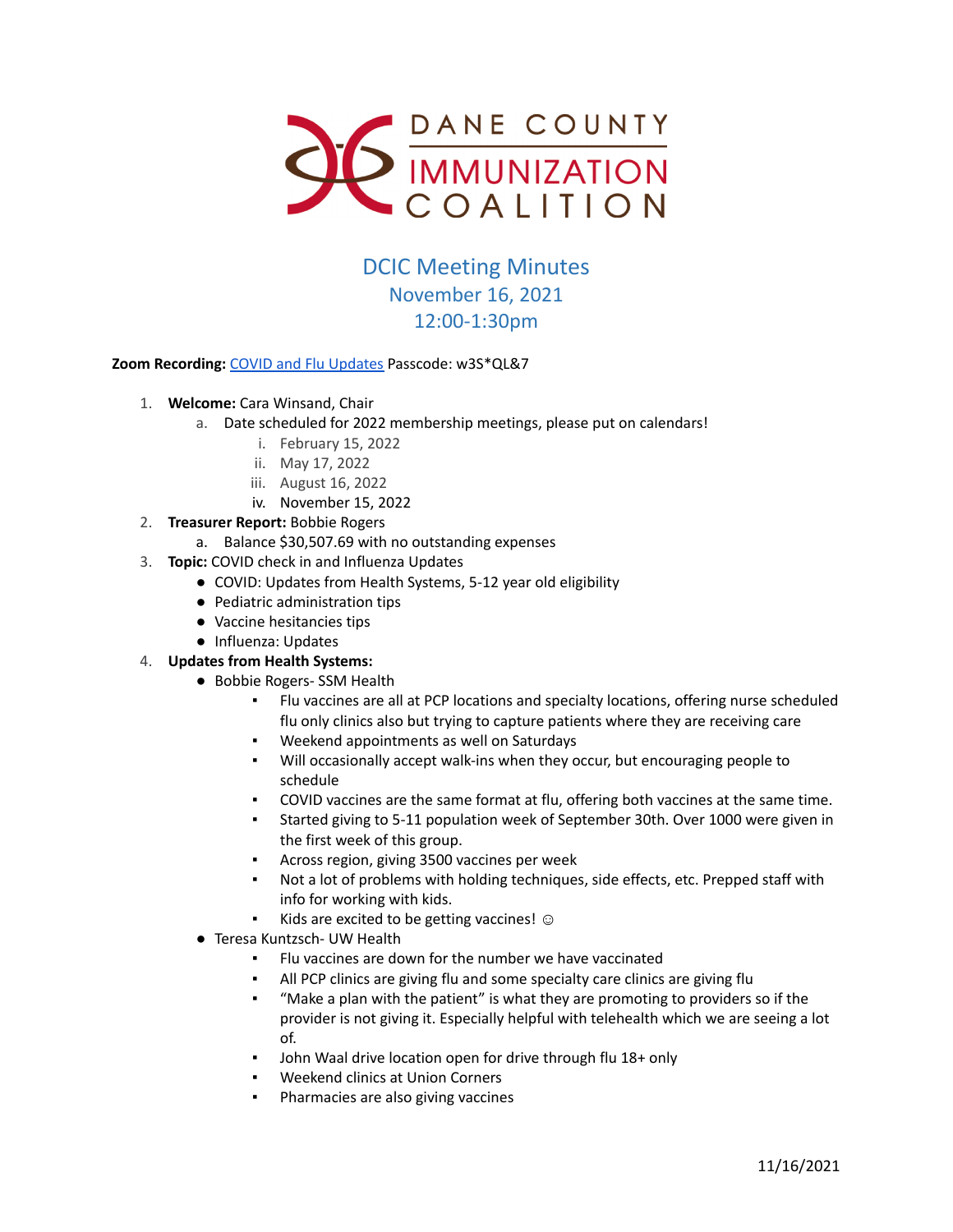- Several thousand vaccines below where we were last year for flu. Is it because they are giving them outside of our UW system?
- Moving back to centralized model for 5-11 so it is not at PCP clinics due to staffing and not wasting vaccines
- Utilizing buzzy bee, distraction, etc. and it is working well. No major side effects.
- Schedules are very full so looking at vaccine that we are receiving vs how many appts we can schedule
- **•** Looking at sending a  $2^{nd}$  reminder for vaccines in MyChart to increase numbers. Usually by January patients are saying "I already got my flu shot" and we can update it.
- Gwen Long- GHC
	- Saturday flu clinic in Deforest and flu pop up clinics when we have extra staffing.
	- As peds vaccine became available, we closed flu clinics and made them peds appts. Has been going for 2 weeks and going well.
	- Superhero theme and decorations for the peds clinics at our Admin building on the west side and Deforest clinic on east side. Capes, stuffed animals, other giveaways. Also have an area that we can vaccine in a separate room to get them away from others.
	- Trying to promote flu at every visit
	- Giving boosters to staff
	- Ensuring that all staff have received necessary training and huddles before every clinic to avoid errors
	- People tend to be "vaccine weary" with Shingles, COVID, etc. so slightly behind on flu also
- Ann Wagaman- Associated Physicians
	- Experience is what others have said
	- Encouraging flu vaccine at all appts
	- Flu clinics during the week and having pop up flu clinics if extra staff
	- Doing COVID clinics in different departments, but some concern about having all of the different prep options
	- Adult COVID clinics during the week and Peds COVID clinic every Saturday to keep separate
	- Balancing staff, supplies, and physical space to hold clinics is challenging
	- Not a lot of issues with peds clinics
- Shannon Ripp- Access Community Health Center
	- Started with peds 5-11
	- Current population is 1800 kiddos, want to vaccinate about half within our system
	- Only offering Saturday for peds since we have so many different patients in an at risk population already during the week
	- Offered all vaccines at Saturday clinics for flu and catch up vaccines
	- How are we going to continue to offer past 3 clinics we have scheduled
	- 56% of our total population 12+ has been vaccinated
	- 60% of 18+ have gotten at least one dose
	- 82% 65+ have gotten at least one dose
	- Not yet tracking how many peds doses we have given then will share
	- Have 2 staff checking for reconstitution
	- Our staff are using their trusted relationships to help decrease hesitancy, also being honest about history of medical racism
	- Flu updates: we ran flu clinics in mid-September and now winding down
	- 2900 between kids and adults for flu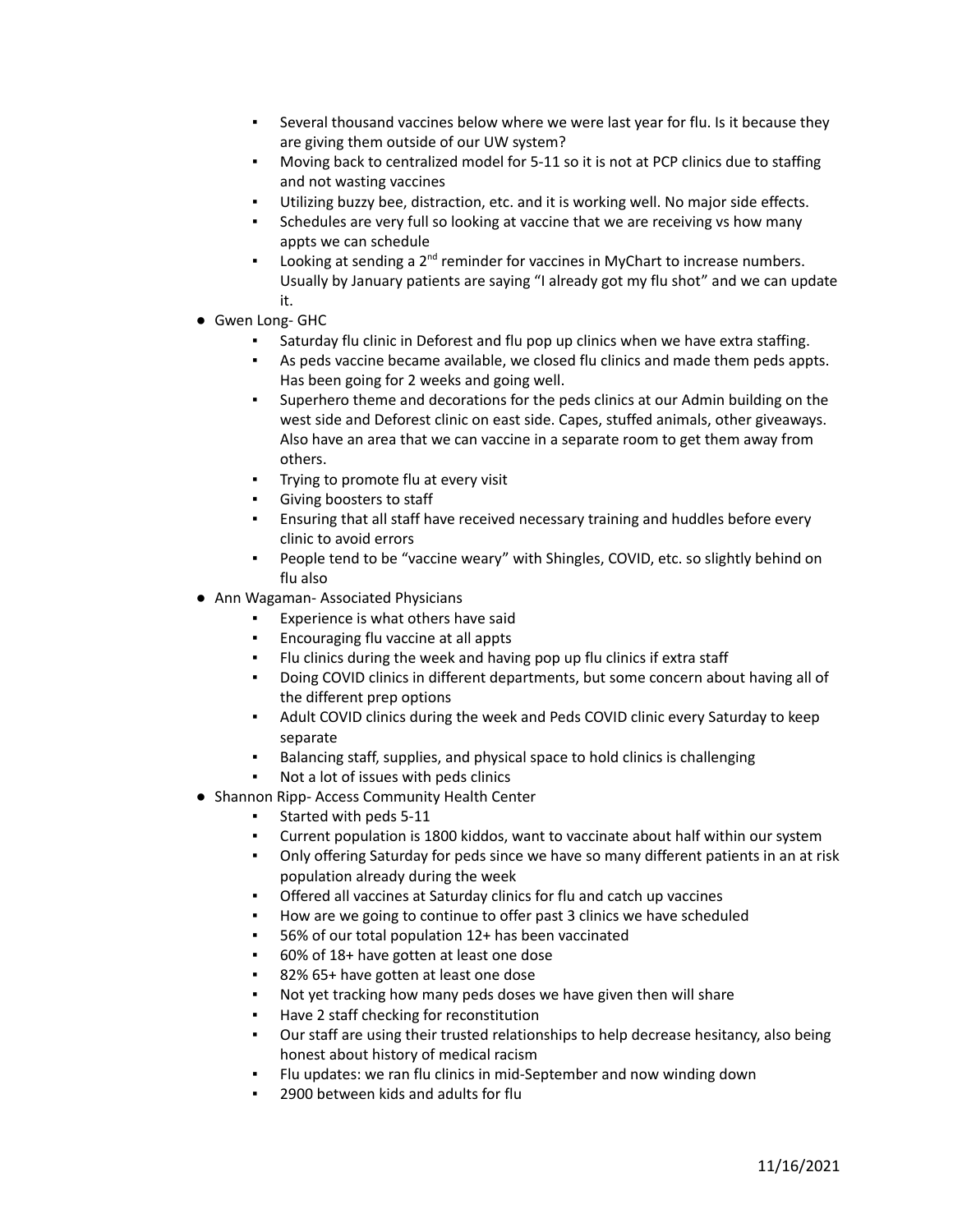- **•** Offering flu vaccine at every visit
- Melissa Horton- UnityPoint Health- Meriter
	- Flu are starting to wind down, lower rates than usual but messaging is go where you can to get flu
	- Will sometimes accommodate walk-ins
	- Same with COVID vaccines
	- Did not receive any vaccines for peds until last Friday so yesterday was first day and only at 1 clinic site
	- Trying to color coordinate everything to keep vaccines separate
	- Challenges: besides delay in vaccines nothing else
	- 3000 on panel that fit that age group in our system
	- Flu clinics dying down soon and trying to switch out with peds vaccines if needed
- Tess Ellens- Public Health Madison & Dane County
	- [https://www.publichealthmdc.com/coronavirus/covid-19-vaccine/navigating-the-ar](https://www.publichealthmdc.com/coronavirus/covid-19-vaccine/navigating-the-arena-at-alliant-energy-center) [ena-at-alliant-energy-center](https://www.publichealthmdc.com/coronavirus/covid-19-vaccine/navigating-the-arena-at-alliant-energy-center)
- Brian Stamm-ETF
	- Policy changes to try and open up pharmacy settings
	- <https://etf.wi.gov/health/your-health-benefits-and-covid-19>
	- Data from 2020:
		- 188,000 flu vaccines given, increase of 27,000 vaccines year to year
		- Over 25,000 vaccines at a pharmacy
		- Significant increase for flu last year
		- Decrease in overall childhood vaccinations
		- Have some students in a Practicum program to develop a website: <https://etfcovid-19vaccinecampaign.weebly.com/>
	- Data from 2021:
		- COVID: over 81,000 first doses just this year alone, over ½ that has been at a pharmacy
		- Over 2500 influenza clinics
		- No UTD flu vaccine info
		- Things are going smoothly overall
- Ryan Bender- Forward Pharmacy
	- Was the employer mandate effective, yes we are seeing first doses come in based on that population
	- Appt based for all vaccines but won't turn anyone away. Encourage to make an appt if someone calls.
	- We wanted to give everyone a chance to get vaccine the first day they are eligible in our 5 locations. Ran 6 weekend clinics in a gym, cafeteria, commons and worked with schools. Enough spots for every child in the district to get a dose.
	- Over 6 clinics we gave just over 2000 Pfizer to 5-11 year olds which was great. Used a lot of volunteers and staff.
	- Also had a private area for kids who needed more privacy
	- No adverse reactions but had EMS on site
	- Chance to do another time for their  $2^{nd}$  appointment
	- Brian Stamm has helped to expand ETF access to pharmacies
	- Flu numbers have been huge for us, busiest ever. Last year was busiest ever and this year beat that. We found that because of clinics being closed people went to pharmacies because they are more accessible. More like an errand, less than appointment.
	- Ran out of flu vaccine!